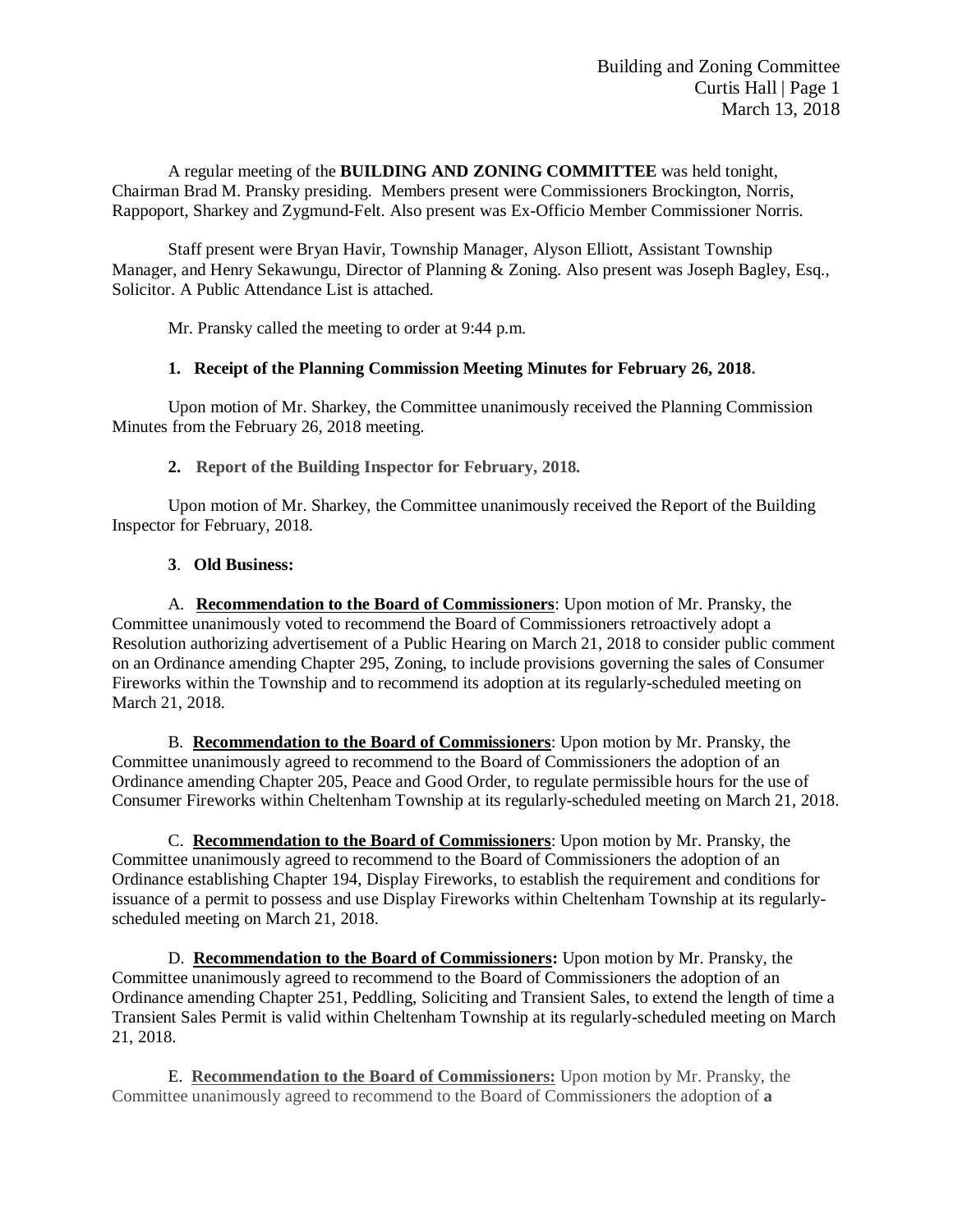Resolution amending Chapter A300, Fees, to amend and establish fees in accordance with the Consumer and Display Fireworks Ordinances under consideration at its regularly-scheduled meeting on March 21, 2018.

#### **4. New Business:**

A. Mr. Zygmund-Felt raised concerns that the La Mott Board of Historical and Architectural Review (BHAR) brought to his attention regarding the timing of the BHAR's review on land development projects. He said the BHARs often feel that reviewing a project after a decision on zoning relief has been made, impacts their ability impact the historical integrity of a project. Mr. Sekawungu stated that the Township's Zoning Ordinance lays out the BHAR review process and the BHAR's involvement is typically related to comments on building materials and architectural appearance, not zoning matters. Mrs. Rappoport added that the Planning Commission was missing the BHAR's perspective with the way the process is now and believes the BHAR's should have the opportunity to weigh in at the Planning Commission meeting.

A consensus was reached to have Staff provide the BHAR with same information that the Planning Commission receives and allow them the opportunity to attend any of the Planning Commission, Zoning Hearing Board, or Building and Zoning Committee meetings as citizens, not BHAR representatives.

#### **5. Citizen's Forum:**

A. Edie Cerebi, 300 Maple Avenue, Wyncote, PA raised concerns regarding SEPTA's proposed ADA improvements to the Jenkintown-Wyncote Train Station. It was determined that the Township Manager would take the following actions:

- Reach out to SEPTA to request that the open house on March 27, 2018, be moved from 4 p.m. to 7 p.m. to 6 p.m. to 9 p.m. in order to accommodate residents who work.
- Reach out to an architect and the Township Engineer and have them review SEPTA's proposal.
- Set up a meeting with stakeholders, including Cheltenham Chamber of Citizens, the Wyncote BHAR, and representatives of Jenkintown Borough and Cheltenham Township following the March 27 meeting to prepare any comments for consideration by the Public Works Committee meeting on April 4.

#### **6. Adjournment.**

There being no further business, upon motion of Mr. Pransky, the meeting was adjourned at 10:56 p.m.

 $U_1, \ldots, U_n$ 

Bryan T. Havir Township Manager As per Patricia Gee